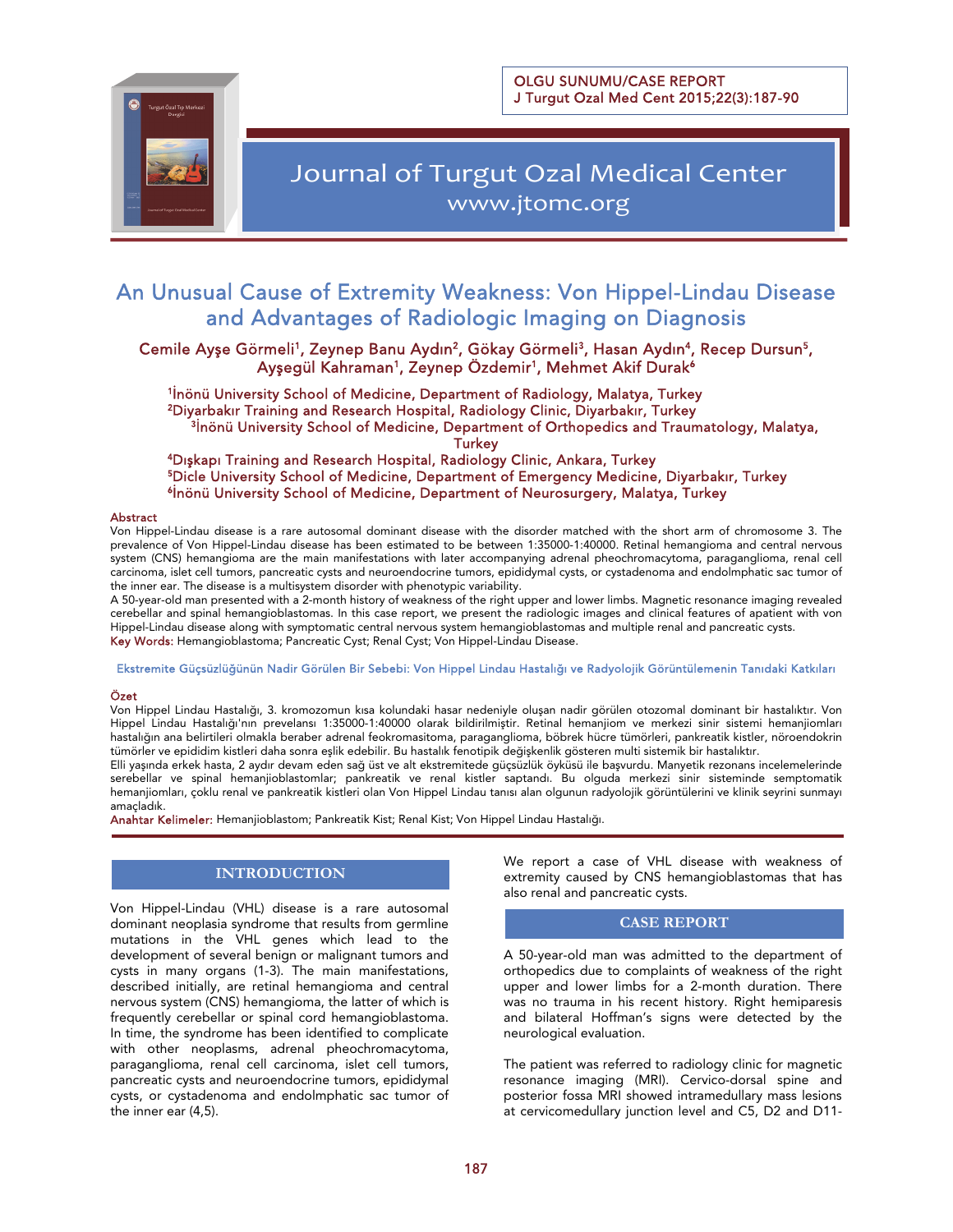12 vertebral levels varied in size by about 5-14 mm. Also, three mass lesions were revealed in the cerebellum with a large peripheral edema. These lesions were hypo-

to isointense on T1 and hyperintense on T2 weighted images, which showed nodular contrast enhancement on intravenous gadolinium administration (Figure 1).



Figure 1. Spinal hemangioblastoma (A) T2 weighted sagital MRI images show hyperintense cystic lesion at D11-12 vertebra levels. (B) Cerebellar hemangioblastomas on T1 weighted post contrast images show hypointense cystic lesion with eccentric enhancing nodular component.

In the cervical and dorsal regions of the spinal cord, we detected syringomyelic changes accompanied by cystic lesions. These cerebellar and spinal lesions were evaluated as hemangioblastomas based on MRI findings. Multiple hemangioblastomas of the CNS occur frequently in VHL disease. Accordingly, the patient underwent additional investigation. On abdominal sonography, cysts were detected in the pancreas and kidneys. Then, we performed an abdomen MRI with halffourier acquisition single-shot turbo spin-echo (HASTE) sequence and observed multiple cortical cysts in both kidneys and multicystic lesions in pancreatic head, corpus, and tail (Figure 2).

Although retinal angiomas are common with VHL, there were no signs of this after the fundoscopic examination of the patient.

At the department of neurochirurgia, the patient underwent a craniotomy for the removal of the cerebellar lesions. Histological examination supported the idea that the cerebellar lesions were hemangioblastomas. At length, all the findings were diagnostic for VHL disease.



Figure 2. (A) Syringohydromyelic changes of spinal cord in dorsal region T2 weighted axial images. (B) MRI images with HASTE sequence showing bilateral multipl renal cysts. (C) MRI images with HASTE sequence showing pancreatic cysts.

The patient was not aware of any family history of VHL disease. He was informed about the heredity of the

disease and suggested medical examination for his family.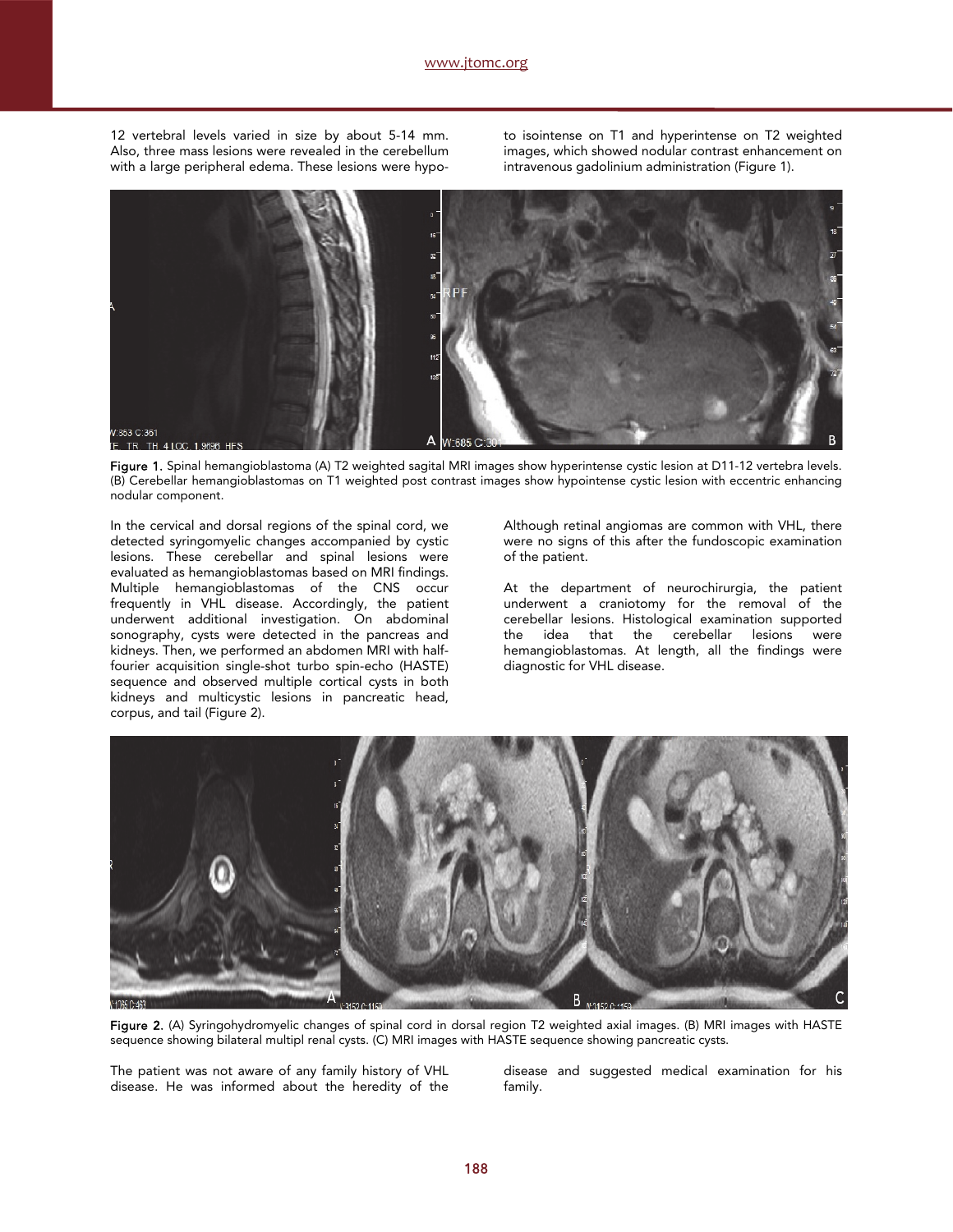The postoperative period was uneventful. The postoperative imaging revealed that the cerebellar hemangioma resection was complete. Six weeks after the surgery, there was a marked regression of the weakness of extremities at the neurologic examination. We did not detect any issues in the patient's follow up.

### **DISCUSSION**

VHL disease is a rare autosomal dominant disorder (6,7). The VHL gene is localized at the short arm of (3p25-26) chromosome (1). Germline mutations in the VHL gene lead to the development of multiple tumors and cysts in many organ systems (3). Affected individuals might develop CNS lesions including cerebellar, spinal cord, and supratentorial<br>well as retinal hemangioblastomas as well as retinal hemangioblastomas and endolymphatic sac tumors. Visceral features of the disorder include renal cysts and neuroendocrine tumors as well as epididymal and broad ligament cystadenomas (8,9). For isolated cases without a clear family history as in our case, two or more hemangioblastomas or one hemangioblastoma and a visceral manifestation are required to diagnose VHL (10).

Hemangioblastomas originate from the blood vessels composed of both endothelial and stromal cells (11). CNS hemangioblastomas commonly involve cerebellum, spine, and medulla. Contrast enhanced MRI is the best<br>imaging technique for the detection of technique for the hemangioblastoma in CNS (12). Imaging of VHL should include pre- and post-contrast T1 weighted images with thin sections through the posterior fossa and spinal cord in CNS. Small (10 mm or less) hemangioblastomas are isointense on T1 weighted images and hyperintense on T2 weighted images and post-contrast series show homogenous enhancement. Larger (>10 mm) hemangioblastomas are hypointens or show mixed signal intensity on T1 weighted images and are heterogeneous on T2 weighted images showing<br>heterogeneous post-contrast enhancement. A post-contrast hemangioblastoma larger than 24 mm is invariably accompanied by vascular flow voids (13). In the present case, CNS lesions were hypo- to isointense on T1 and hyperintense on T2 weighted images, which showed contrast enhancement on intravenous gadolinium administration. In the cervical and dorsal regions of spinal cord syringomyelic changes were seen accompanied by cystic lesions. These cerebellar and spinal lesions were evaluated as hemangioblastomas based on MRI findings.

Some untreated spinal hemangioblastomas may remain asymptomatic. As they grow, they may compress surrounding neural elements and cause symptoms. Most common symptoms are progressive low back and lower extremity pain and weakness (14). Also cyst formation is an important clinical problem in patients with hemangioblastomas. The mass effect of the cyst is a major cause of morbidity and mortality. Sudden death may occur when the fourth ventricle is obstructed by the expanding cystic lesion that causes obstructive

hydrocephalus which, in turn, may result in brain stem compression and/or sudden death (15).

Although cerebellar hemangioblastoma and retinal hemangioma are the most common initial manifestations in VHL disease, the fundoscopic examination of our case showed no signs of this (16).

Renal cysts are present in 59-63% of individuals with VHL. Renal cell carcinoma (RCC) develops in 25-45% of VHL patients (6, 9). Solid tumours have been observed to grow somewhat faster than sporadic RCC (17).

Various types of pancreatic lesions have been described in VHL patients including pancreatic cysts, serous microcystic adenomas, and adenocarcinomas (18). The correct differentiation of benign asymptomatic serous cystic tumors from other cystic neoplasms of the pancreas with malignancy potential is crucial. Laparotomy is frequently necessary for a definitive and complete histological diagnosis (3). The renal and pancreatic lesions of the present case were evaluated by abdominal ultrasonography and MRI using HASTE sequence. This sequence shows delineation of cystic lesions and its internal contents better (10).

VHL disease generally entails CNS hemangioblastomas, renal and pancreatic cysts. Our case was characterized by multiple hemangioblastomas in the central nervous system and abdominal solid organ cysts, which was in accordance with VHL criteria. Our case was also a rare presentation of VHL since only a minority of hemangioblastomas was defined in the spinal cord that caused weakness of extremities.

Presented at the 7th European Emergency Medicine Congress, EuSem on 03-06 October 2012 in Antalya.

#### **REFERENCES**

- 1. Latif F, Tory K, Gnarra J. Identification of the von Hippel-Lindau disease tumor supressor gene. Science 1993;260:1317-20.
- 2. Lanser RR, Glenn GM, Walther M. Von Hippel-Lindau disease. Lancet 2003;361:2059-67.
- 3. Atsushi K, Kennichi S, Shin H. Serous cystic neoplasms of the whole pancreas in a patient with von Hippel-Lindau disease. Intern Med 2011;50:1293-8.
- 4. Matsuo T, Himei K, Ichimura K, Yanai H, Nose S, Mimura Tet al. Long-term effect of external beam raditherapy of optic disc hemangioma in a patient with von Hippel-Lindau. Acta Med. Okayama 2011;65:135-41.
- 5. Shuin T, Tamura K, Okuda H, Furihata M, Ashida S. Von Hippel-Lindau disease: molecular pathological basis, clinical criteria, genetic testing, clinical features of tumors and treatment. Jpn J Clin Oncol 2006;36:337-43.
- 6. Maher ER, Iselius L, Yates JRW. Von Hippel-Lindau disease: a genetic study. J Med Genet 1991;28:443-7.
- 7. Neumann HPH, Wiestler OD. Clustering of features of von Hippel Lindau syndrome: evidence for a complex genetic locus. Lancet 1991;337:1052-4.
- 8. Lamiell JM, Salazar FG, Hsia YE. Von Hippel-Lindau disease affecting 43 members of a single kindered. Medicine (Baltimore)1989;68:1-29.
- 9. Richard S, David P, Marsot-Dupuch K, Giraud S, Beroud C, Resche F. Central nervous system hemangioblastomas,